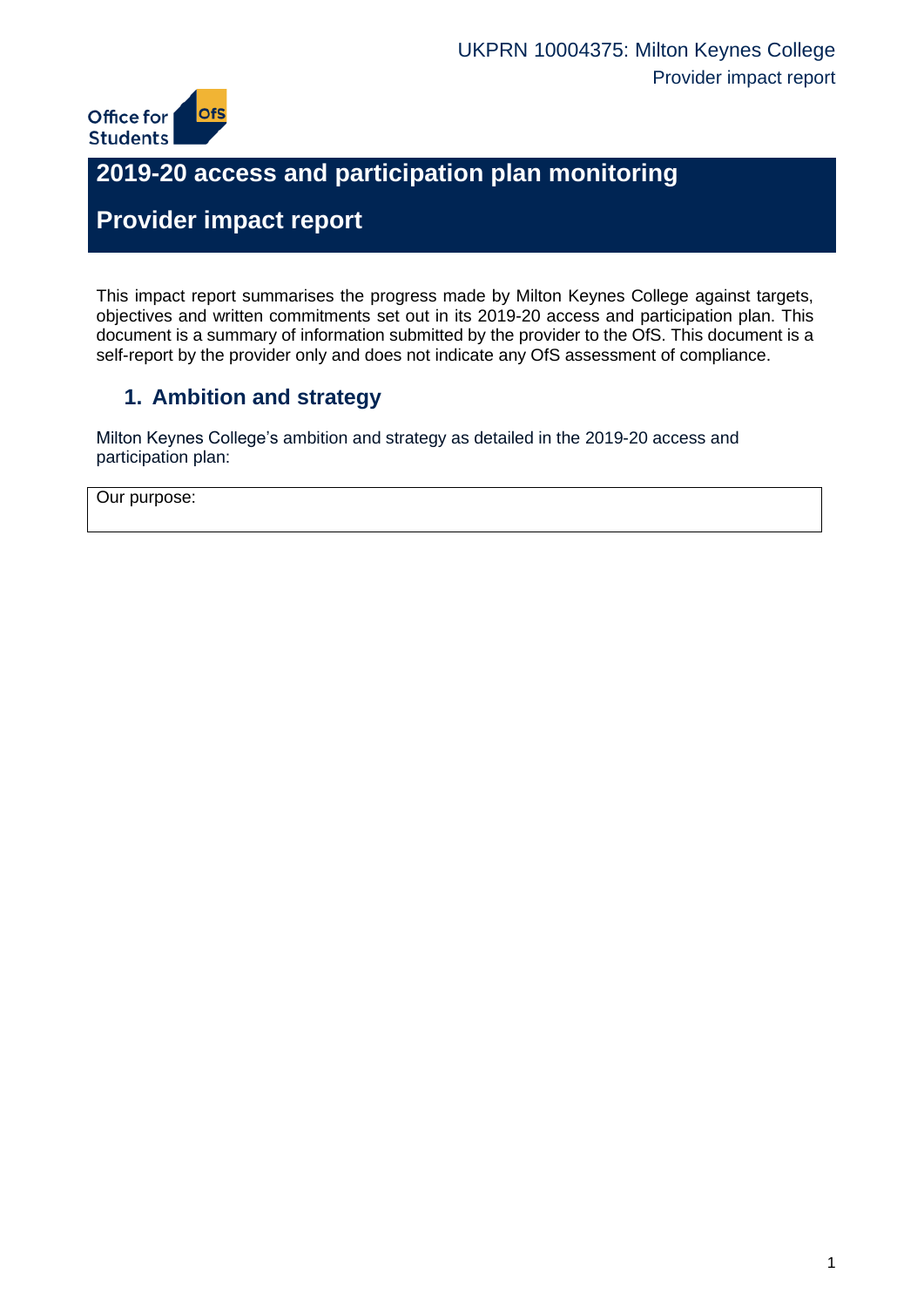- To be at the heart of our communities creating excellent learning in partnership with every area of our society and economy.

- Welcoming those who want to learn and improve. We will seek to meet individual needs where appropriate and possible.

- Building the strongest partnerships with our communities, businesses and other stakeholders.

- Acting as a catalyst for economic prosperity and wellbeing.

Our vision:

- Excellence for our learners, their communities and our business partners.

- By being an open and successful college that measures our success through the success of others.

- By offering a life-changing and individualised student journey and experience.

- By building exemplary learning partnerships between our staff, students, parents, employers, other education providers, voluntary sector and public sector.

- By enhancing the effectiveness of our systems, processes and structures.

- By ensuring vocational skills and training are held in high esteem as a driver of our economy and community.

- Collaboration of NCOP (now Uni Connect) and Milton Keynes College.

In 2017-18 the College had a three-year growth plan for Higher Education. It recognised that there were two distinct markets that the College serves:

1.The internal progression of full-time Level 3 students (typically in the 18-20 year old age bracket) completing Study Programmes, who would prefer to continue their studies at the College, predominantly accessing our full-time Higher Education offer (typically, though not exclusively,at Levels 4 and 5).

2.The older adult market for part-time Higher Education programmes that enable applicants to study alongside their employment.

The continued development of the College's Higher Education provision sought to serve these markets such that:

- Full time programmes were clearly matched to local employment opportunities and also support progression onto Level 6 provision offered by university partners in the area.

- This agenda was very much around widening participation and the work that we carry out with NCOP supported this.

- Part-time programmes support our students to enhance their skills in the world of work and give them greater scope for promotion. With this in mind many of our part-time Higher Education programmes offer additional sector-related qualifications.

-The resource plan identified recruitment targets linked to the strategy.

In 2018-19 the College was aiming for all programmes to secure student achievement at or 85%. This achievement rate refers to the proportion of students who were enrolled on a programme who go on to complete and achieve their targeted qualification.

The shape of the College's Higher Education provision has been informed by the use of Labour Market Intelligence, conversations with specific employers, partner universities and current students.

The College, during the academic year 2019/20, focused on access, student success and progression measures for the following underrepresented groups:

- BME Students
- Students with Disabilities
- Mature Students
- Care Leavers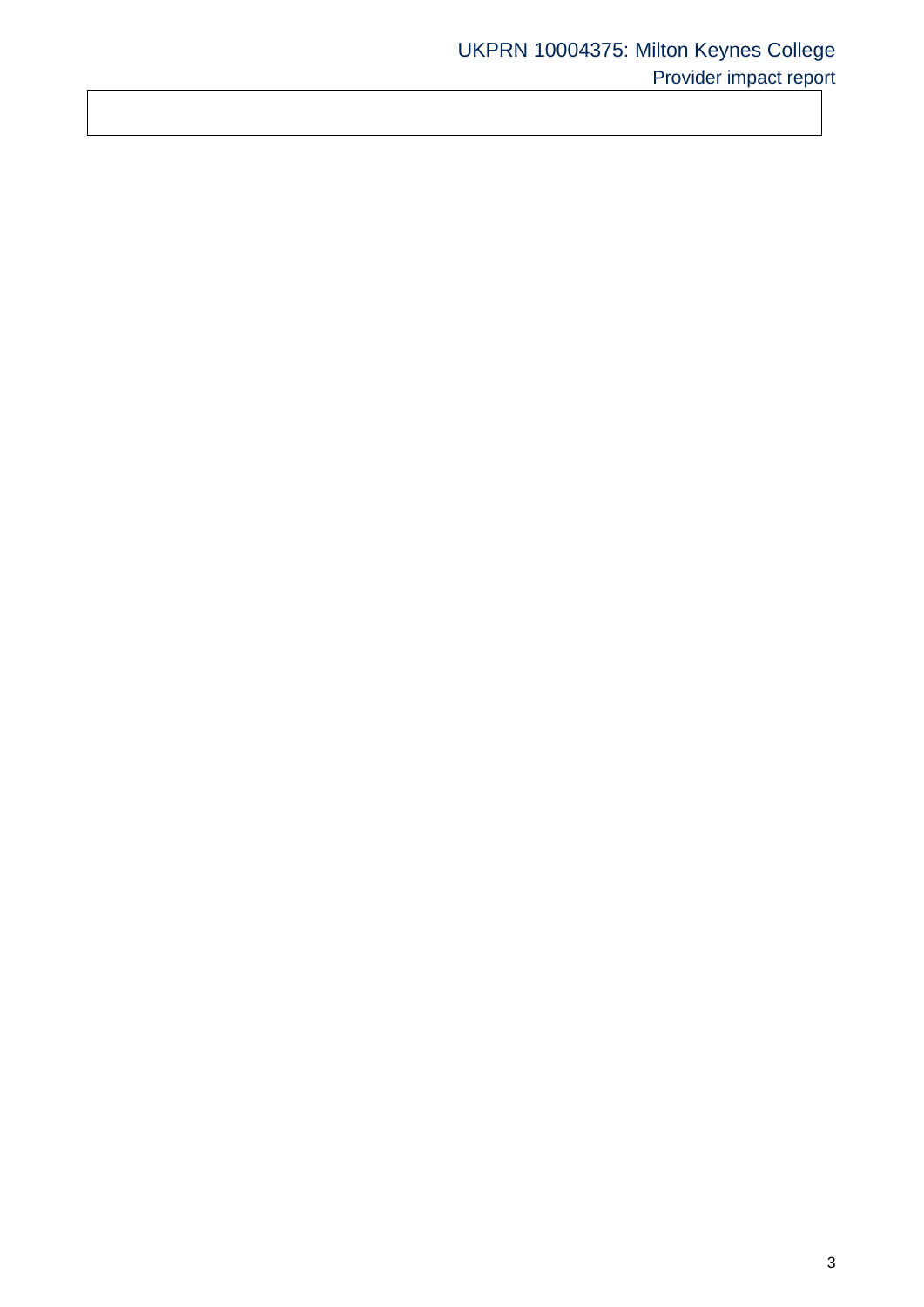## **2. Self-assessment of targets**

The tables that follow provide a self-assessment by Milton Keynes College of progress against the targets approved in its 2019-20 access and participation plan.

Please note the tables contain only a summary of target milestones approved in 2019-20 access and participation plans. Full information can be found in Table 8a - statistical targets and milestones and Table 8b -**Other milestones and targets** of Milton Keynes College's 2019-20 [access and participation plan.](https://www.officeforstudents.org.uk/advice-and-guidance/the-register/search-for-access-and-participation-plans/#/AccessPlans/)

Any optional commentary provided against the targets is given in [Annex B.](#page-14-0)

#### <span id="page-3-0"></span>**Statistical targets and milestones**

| Reference<br><b>Number</b><br>(lifecycle)<br>stage) | <b>Description</b>                                                                                                                                                                                                                                                                                       | <b>Baseline</b><br>year | <b>Baseline data</b> | 2018-19 milestone | 2019-20 milestone | <b>Units of</b><br>target | <b>Comparison</b><br>year | <b>Actual</b><br>performance<br>in comparison<br>year | <b>Target self-</b><br>assessment |
|-----------------------------------------------------|----------------------------------------------------------------------------------------------------------------------------------------------------------------------------------------------------------------------------------------------------------------------------------------------------------|-------------------------|----------------------|-------------------|-------------------|---------------------------|---------------------------|-------------------------------------------------------|-----------------------------------|
| T16a_01<br>(Access)                                 | Currently 8% of our FE students<br>progress onto HE, however of<br>those students 59% progress<br>internaly. Our target is to maintain<br>a high percentage of internal<br>progression from FE to HE (within<br>the college)                                                                             | 2015-16                 | 59%                  | 60%               |                   | 63% Percentage            | 2019-20                   | 18                                                    | Limited<br>progress               |
| T16a_02<br>(Access)                                 | Sustain high levels of recruitment<br>for widening access students with<br>disabilities                                                                                                                                                                                                                  | 2015-16                 | 14%                  | 17%               |                   | 18% Percentage            | 2019-20                   | 26                                                    | Expected<br>progress              |
| T16a_03<br>(Progression)                            | Encourage students to progress to<br>Northampton University for third<br>year top up by arranging trip to visit<br>the univeristy and use the facilities.<br>This target will be part of a<br>collaborative action plan.                                                                                 | 2015-16                 | 28%                  | 70%               |                   | 75% Percentage            | 2015-16                   |                                                       | 0 No progress                     |
| T16a_04<br>(Access)                                 | We are aware that whilst our<br>recruitment of men into the other<br>active industries programmes is<br>good (70%, 2015/16), we are keen<br>to improve the number of women<br>trainees into the industry. We aim<br>to do this by targeting promotional<br>material and having a mixed<br>teaching team. | 2015-16                 | 47%                  | 40%               | 45%               | Percentage                | 2019-20                   | 40                                                    | Limited<br>progress               |
| T16a_05<br>(Access)                                 | Within the active industry courses<br>our recruitment of ethnic minority<br>trainees has been above the<br>college average (20% 2015/16).<br>Our target for the FdA Health and<br>Fitness is to mainting the high                                                                                        | 2015-16                 | 9%                   | 18%               |                   | 20% Percentage            | 2019-20                   | 41                                                    | Expected<br>progress              |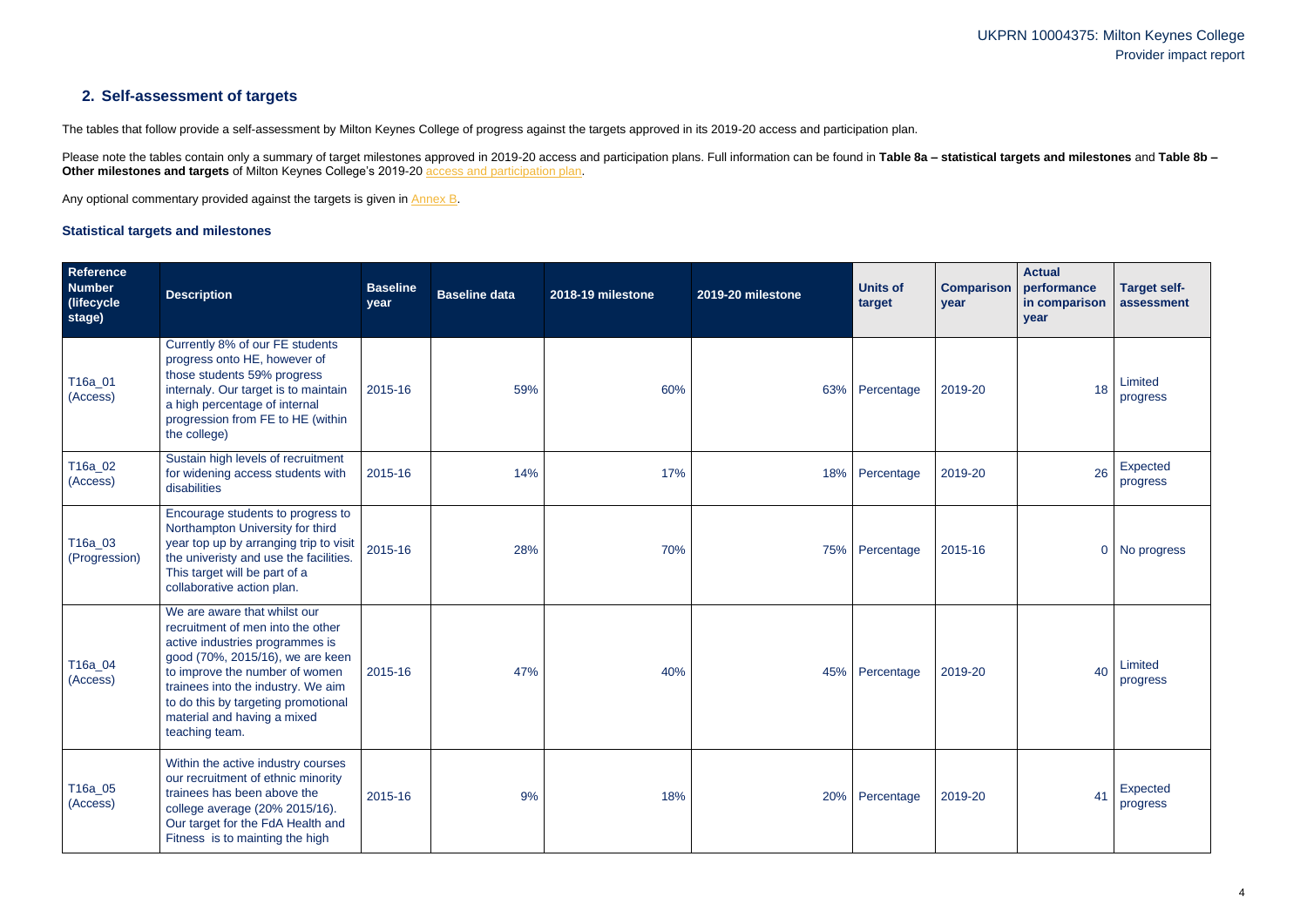|                                    |                                                                                                                                            |         |      |     |     |            |                           | <b>I</b> TUVIUCI IIIIPAULI |
|------------------------------------|--------------------------------------------------------------------------------------------------------------------------------------------|---------|------|-----|-----|------------|---------------------------|----------------------------|
|                                    | levels of recruitment of ethnic<br>minorities.                                                                                             |         |      |     |     |            |                           |                            |
|                                    |                                                                                                                                            |         |      |     |     |            |                           |                            |
| T16a_06<br>(Student<br>success)    | Target retention targets for year 1.<br>This target will be part of a<br>collaborative action plan.                                        | 2015-16 | 87%  | 86% | 88% | Percentage | 2019-20                   | 84 No progress             |
| T16a_07<br>(Student<br>success)    | Target retention targets for year 2.<br>This target will be part of a<br>collaborative action plan.                                        | 2015-16 | 100% | 86% | 88% | Percentage | 2018-19<br>81             | No progress                |
| T16a_08<br>(Access)                | Encourage and sustain high levels<br>of internal recruitmnet for this<br>programme within Milton keynes<br>College.                        | 2015-16 | 57%  | 65% | 70% | Percentage | 54<br>2019-20             | Limited<br>progress        |
| T16a_09<br>(Access)                | Increase the number of entrants in<br>receipt of DSA though the<br>investment in specialist equipment<br>and resources                     | 2015-16 | 4%   | 15% | 17% | Percentage | 2019-20<br>3              | No progress                |
| T16a_10<br>(Access)                | Increase the number of entrants<br>from low-income backgrounds<br>through the investement of the<br>higher fees into physical resources    | 2015-16 | 14%  | 23% | 25% | Percentage | 2019-20                   | 0 No progress              |
| T16a_11<br>(Progression)           | Sustain high levels of students who<br>are carers (who may otherwise<br>struggle in Higher Education)<br>progessing from year 1 to year 2. | 2015-16 | 100% | 90% | 90% | Percentage | 2019-20<br>$\mathbf 0$    | No progress                |
| T16a_12<br>(Student<br>success)    | Increase the percentage of<br>students with mental health<br>problems and specific learning<br>difficulties who complete the<br>programme. | 2015-16 | 0%   | 60% | 70% | Percentage | 64<br>2019-20             | Expected<br>progress       |
| T16a_13<br>(Student<br>success)    | Increase the percentage of<br>students from Gypsy and Traveller<br>communities who complete the<br>programme.                              | 2015-16 | 0%   | 60% | 70% | Percentage | 2019-20<br>$\overline{0}$ | No progress                |
| $T16a_114$<br>(Student<br>success) | Increase the percentage of<br>students who are care-leavers who<br>complete the programme.                                                 | 2016-17 | 0%   | 60% | 70% | Percentage | 2019-20                   | 0 No progress              |
| T16a_15<br>(Access)                | Sustain high levels of recruitment<br>for white economically<br>disadvantaged males                                                        | 2016-17 | 0%   | 20% | 20% | Percentage | 2019-20<br>$\overline{0}$ | No progress                |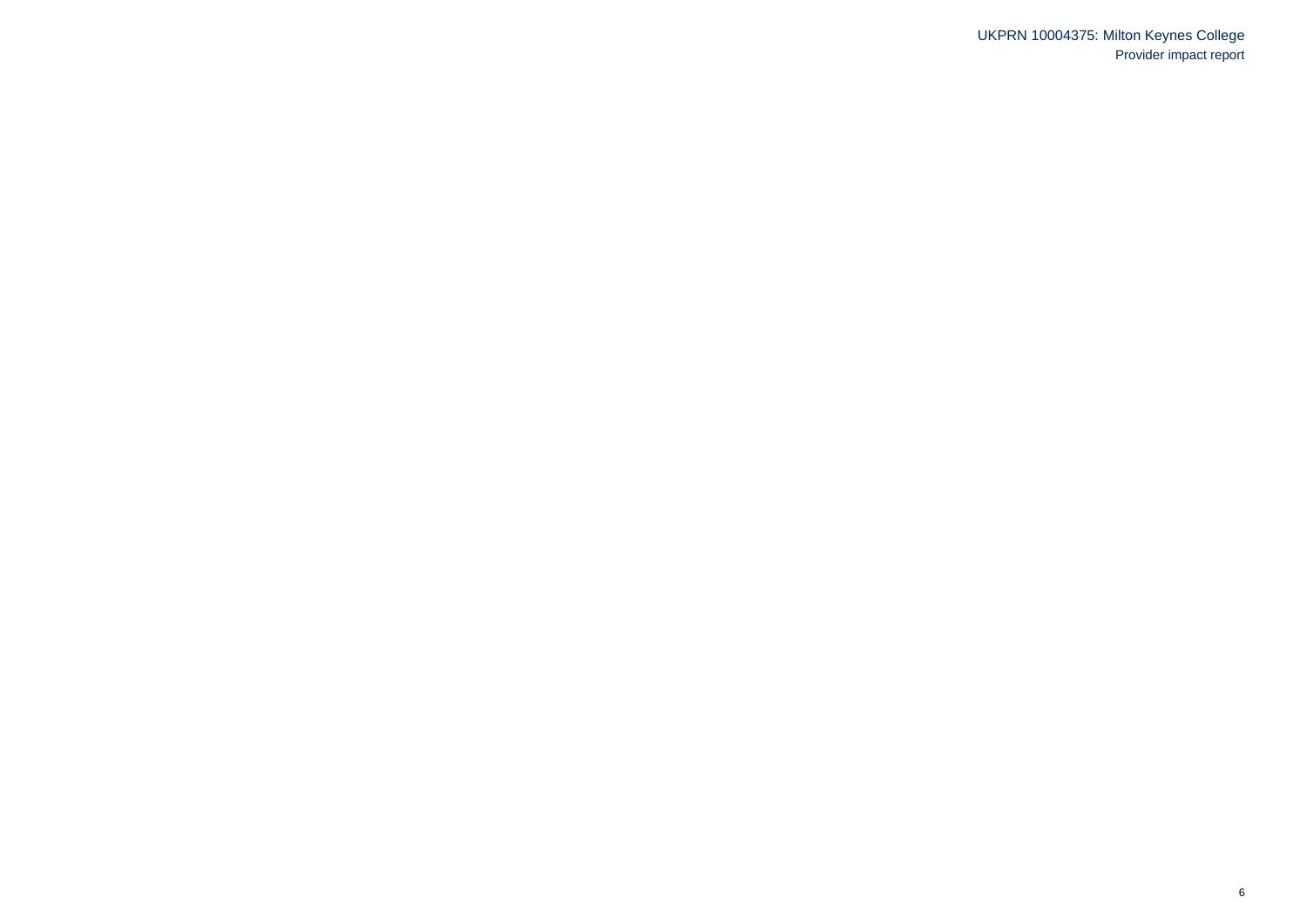# **Other milestones and targets**

| <b>Reference</b><br><b>Number</b><br>(lifecycle<br>stage) | <b>Description</b>                                                                                                                                                                                                                                                   | <b>Baseline</b><br>year | <b>Baseline data</b> | 2018-19 milestone | 2019-20 milestone | <b>Units of</b><br>target | <b>Comparison</b><br>year | <b>Actual</b><br>performance<br>in comparison<br>year | <b>Target self-</b><br>assessment |
|-----------------------------------------------------------|----------------------------------------------------------------------------------------------------------------------------------------------------------------------------------------------------------------------------------------------------------------------|-------------------------|----------------------|-------------------|-------------------|---------------------------|---------------------------|-------------------------------------------------------|-----------------------------------|
| T16b_01<br>(Access)                                       | This target is based around our<br>long term out-reach HE roadshow<br>set out in our access agreement.<br>Increase the number of secondary<br>schools and sixth form Colleges<br>we visit in low participation<br>neighbourhoods. In collaboration<br>with the NCOP. | 2016-17                 | 5%                   | 20%               | 25%               | Percentage                | 2019-20                   |                                                       | No progress                       |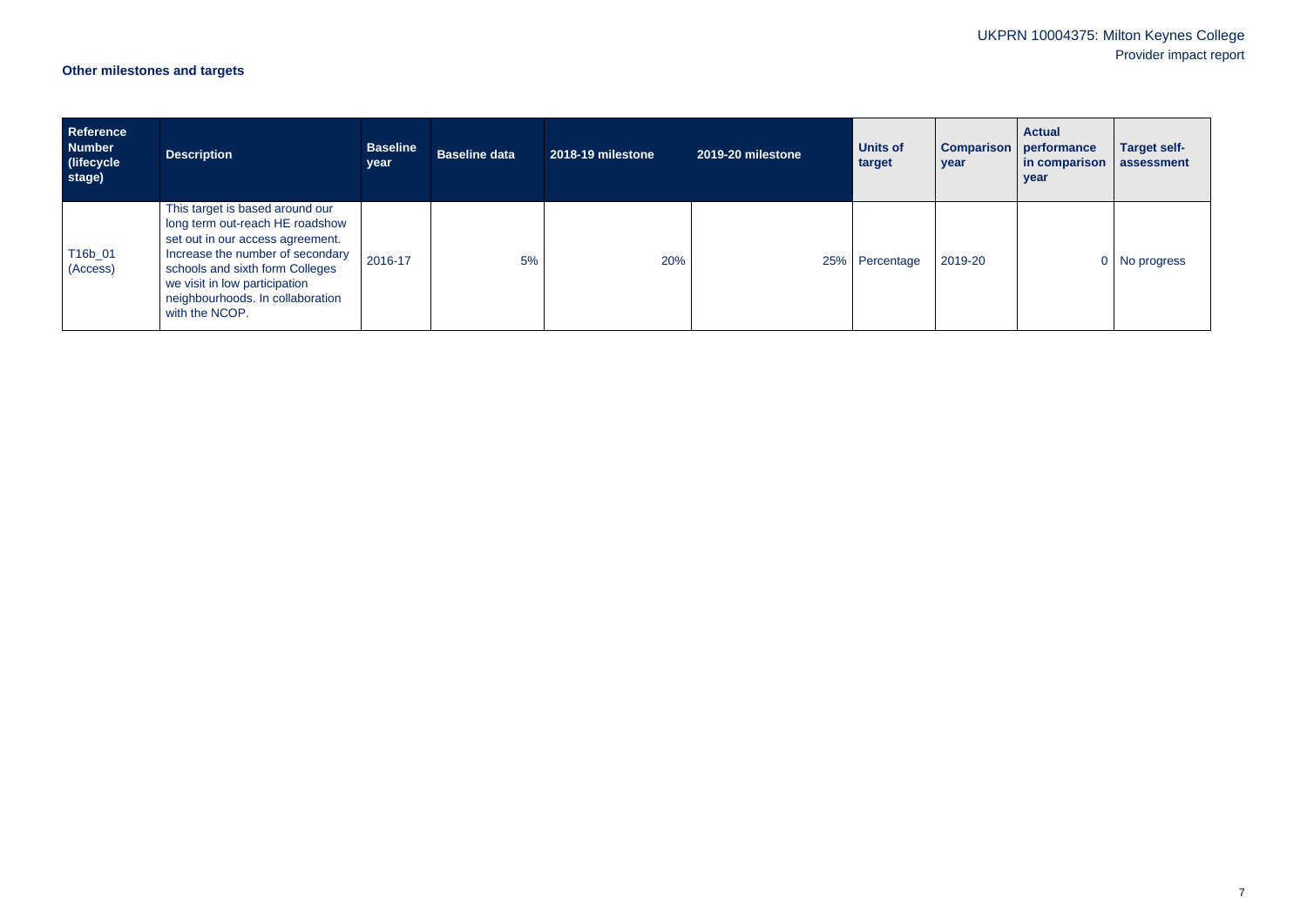### **3. Investment commitments**

### **3.1. Access and participation investment for the last audited year**

Please note that some differences in predicted vs actual spend may be due to reporting differences between academic and financial years.

| <b>Financial year</b>    | 2019-20             |                  |                  |  |  |
|--------------------------|---------------------|------------------|------------------|--|--|
|                          | Predicted spend (£) | Actual spend (£) | Difference (ppt) |  |  |
| <b>Access investment</b> | £15,300.00          | £59,629.85       | 290%             |  |  |
| <b>Financial Support</b> | £10,000.00          | £16,500.00       | 65%              |  |  |

### **4. Action plan**

Where progress was less than expected Milton Keynes College has made the following commitments to increase the rate of progress against their targets.

| <b>Reference</b><br><b>Number</b> | Steps that will be taken in the future to make expected progress against<br>target                                                                                                                                                      |
|-----------------------------------|-----------------------------------------------------------------------------------------------------------------------------------------------------------------------------------------------------------------------------------------|
| T16a_01                           | Greater emphasis on the quality of internal progression activity                                                                                                                                                                        |
| T16a_03                           | Continue to promote progression pathway to UoN, including providing access to<br>Open Event information by digital and physical means.                                                                                                  |
| T16a 04                           | We are developing systems internally to better track progress of Gender balance<br>through all systems and process. This Business Intelligence tool will enable us to<br>track data from the point of aplication to support efforts.    |
| T16a_06                           | Academic Board and Quality Team will work with those areas who are beneath<br>APP expectations to support the driving of quality and capacity of provision                                                                              |
| T16a_07                           | Academic Board and Quality Team will work with those areas who are beneath<br>APP expectations to support the driving of quality and capacity of provision                                                                              |
| T16a_08                           | Additional Marketing of the Internal Progression Bursary (£500) to all current<br>students. Furthermore, ensure all HE provision is represented during 'Internal<br>progression' meetings that happen with all L3 Year 2 students.      |
| T16a 09                           | The College recognises that additional support is required to support students<br>with DSA applications. Becoming a DSA centre will support efforts, meaning that<br>we can assess in-house, rather than relying upon external support. |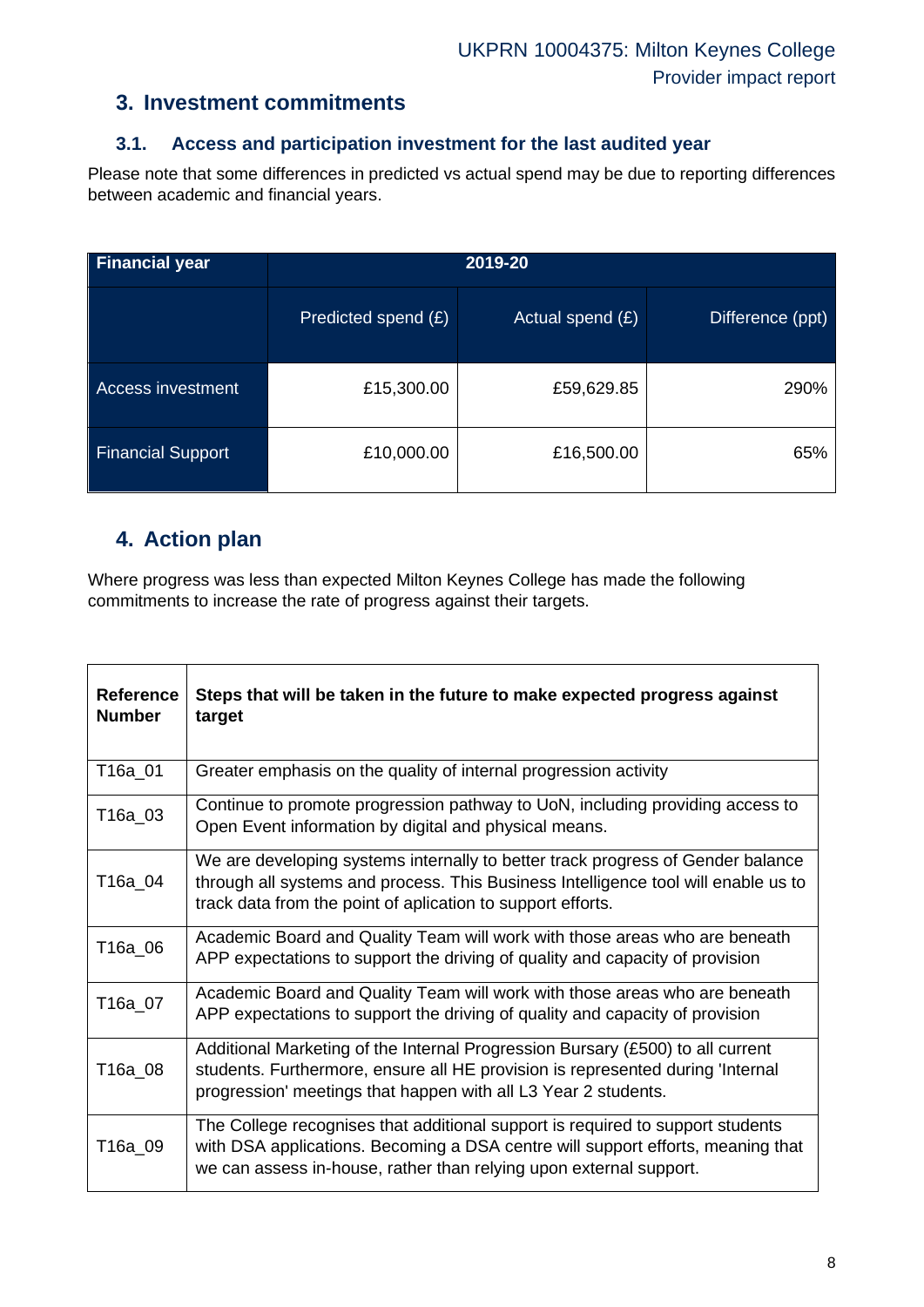# Provider impact report

| T16a_10 | Develop systems to identify those learners who may require additional support<br>and/ or fiscal resoruce. Continue to promote Bursary Options for Students. |
|---------|-------------------------------------------------------------------------------------------------------------------------------------------------------------|
| T16a_11 | Ensure sufficient support is provided for those who share that they are a carer.                                                                            |
| T16a_13 | Review of whether this is an apropriate target, given the very small number of<br>students at the College who share their ethnicity code as 33              |
| T16a 14 | Explore additional support and/ or specific Bursaries for Care giving students                                                                              |
| T16a_15 | Development of sharing opportunity and publishing data to inform interventions.                                                                             |
| T16b 01 | Return of the physcial visits, along with virtual open events.                                                                                              |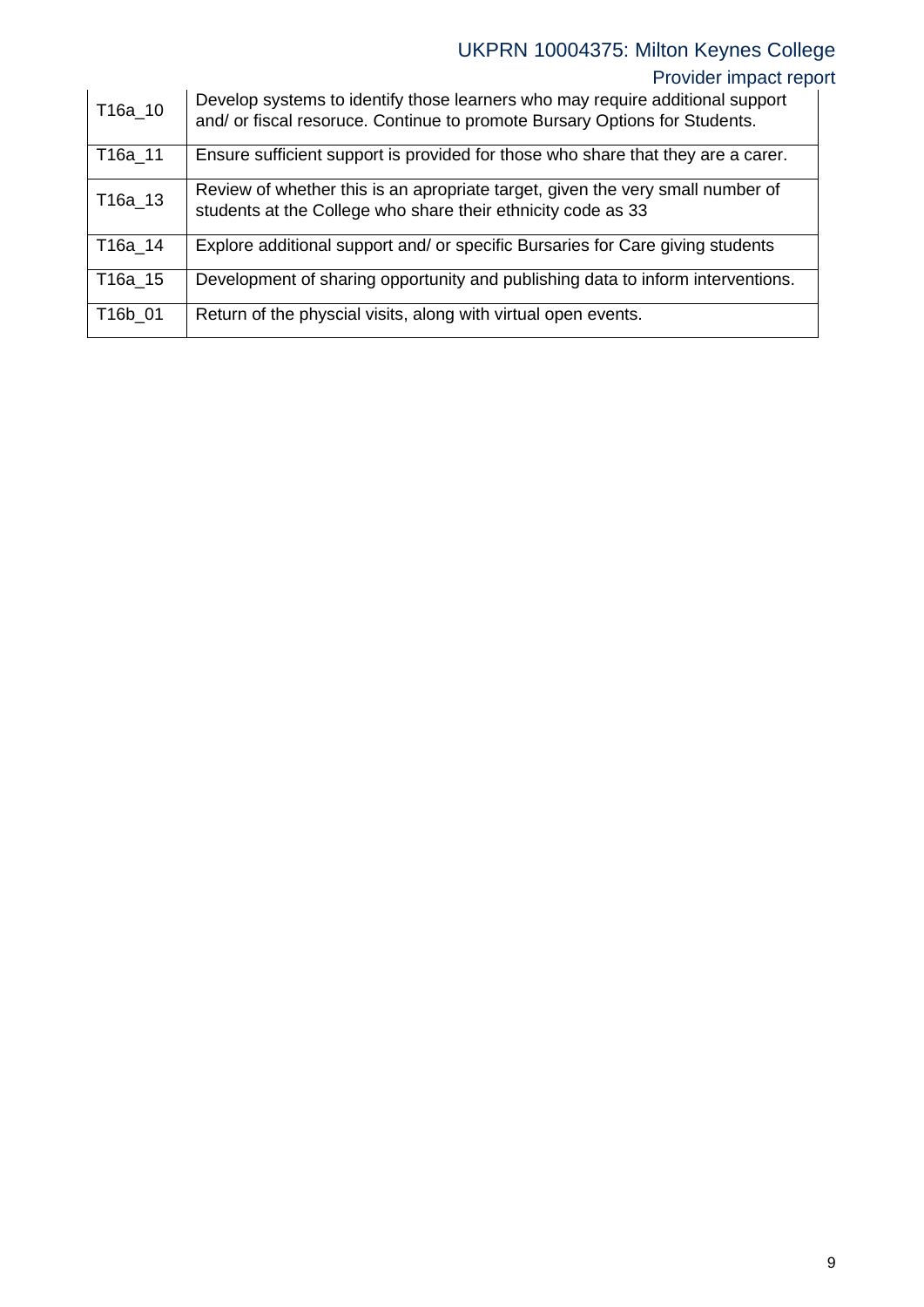# **5. Confirmation**

Milton Keynes College confirms that:

| Student engagement                                                                                                                                                                                                                              |  |  |  |  |
|-------------------------------------------------------------------------------------------------------------------------------------------------------------------------------------------------------------------------------------------------|--|--|--|--|
| Have you worked with your students to help them complete the access and participation plan<br>monitoring student submission?                                                                                                                    |  |  |  |  |
| Yes                                                                                                                                                                                                                                             |  |  |  |  |
| Have you engaged with your student body in the design, evaluation, and monitoring of the plan?                                                                                                                                                  |  |  |  |  |
| Yes                                                                                                                                                                                                                                             |  |  |  |  |
| Verification and sign off                                                                                                                                                                                                                       |  |  |  |  |
| Milton Keynes College has confirmed that the information included in this impact report is<br>accurate, that it has been compiled in line with OfS guidance, and that it is being submitted on<br>behalf of the governing body of the provider. |  |  |  |  |
| Yes                                                                                                                                                                                                                                             |  |  |  |  |
| Accountable officer sign off                                                                                                                                                                                                                    |  |  |  |  |
| Name<br>Dr Julie Mills                                                                                                                                                                                                                          |  |  |  |  |
| Position<br>CEO and Group Principal                                                                                                                                                                                                             |  |  |  |  |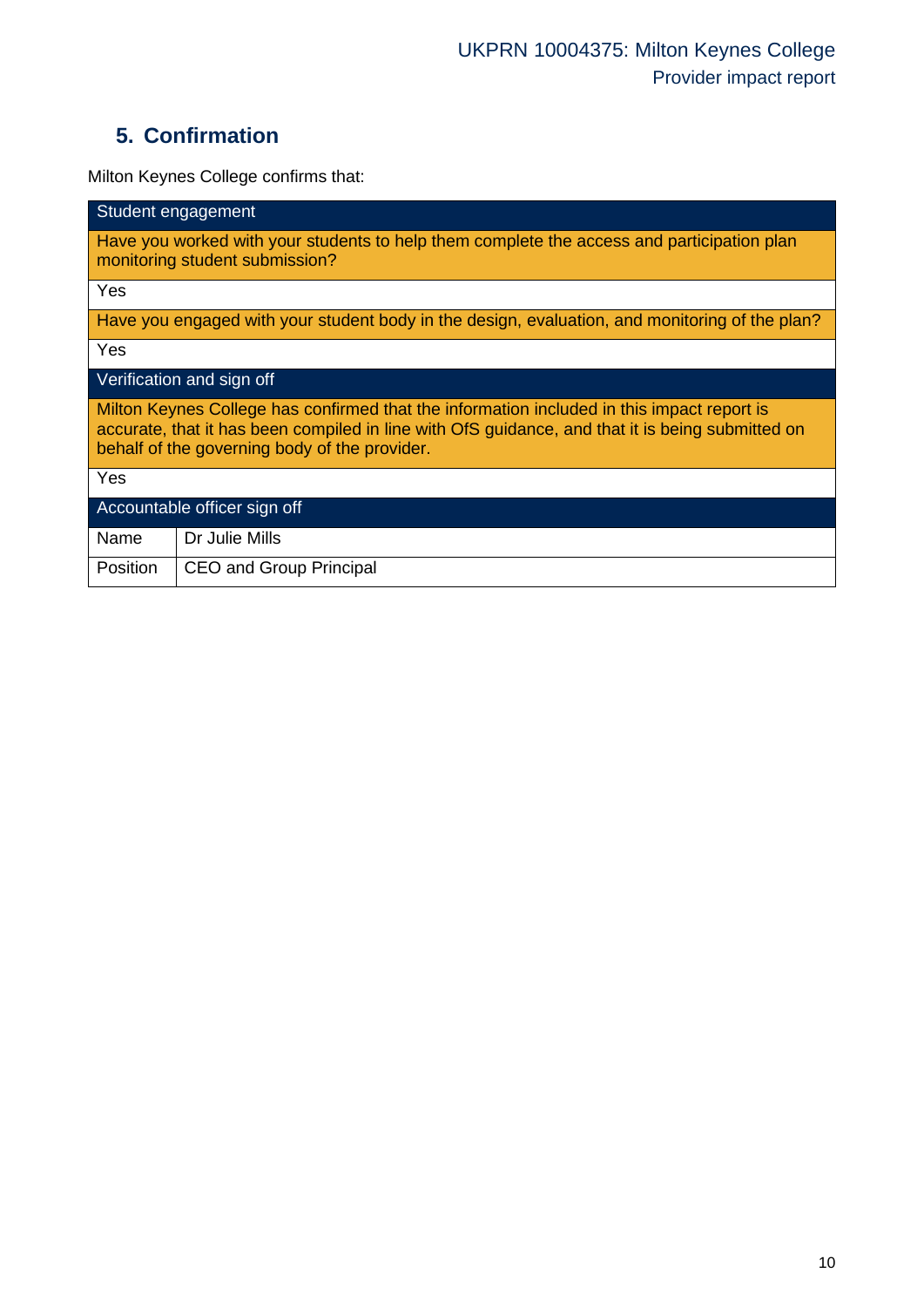### **Annex A: Commentary on progress against targets**

Milton Keynes College's commentary where progress against targets was less than expected.

**Target reference number: T16a\_01**

How have you met the commitments in your plan related to this target?

No. We are significantly beneath the number reported previously. In 19/20 total of 24 students progressed from Level 3 Study Programmes. This is of a total first year intake of 131 students.

Have you taken any additional steps other than that detailed in the plan to reach the selected milestone?

The College has a structured approach to internal progression; however, it is not currently meeting the plans set out.

**Target reference number: T16a\_03**

How have you met the commitments in your plan related to this target?

The College has reduced its overall student numbers who study as part of a Validation Agreement with University of Northampton. Whilst we continue to support progression for those students who remain studying with the College, our ability to meet targets are limited by the number of students studying under the Validation Agreement.

Have you taken any additional steps other than that detailed in the plan to reach the selected milestone?

During the Coronavirus pandemic all 'Open Events' moved to Digital options to ensure students still had access to opportunity. During the 2019/20 year of the cohort of 7, 5 had to resit modules and 2 decided not to progress to the top-up.

**Target reference number: T16a\_04**

How have you met the commitments in your plan related to this target?

No. Whilst we are 5% behind target for 19/20, we are in line with previous year target. Small learners have significant impact upon overall percentage

Have you taken any additional steps other than that detailed in the plan to reach the selected milestone?

No

#### **Target reference number: T16a\_06**

How have you met the commitments in your plan related to this target?

No. We are currently 4% beneath Target for 19/20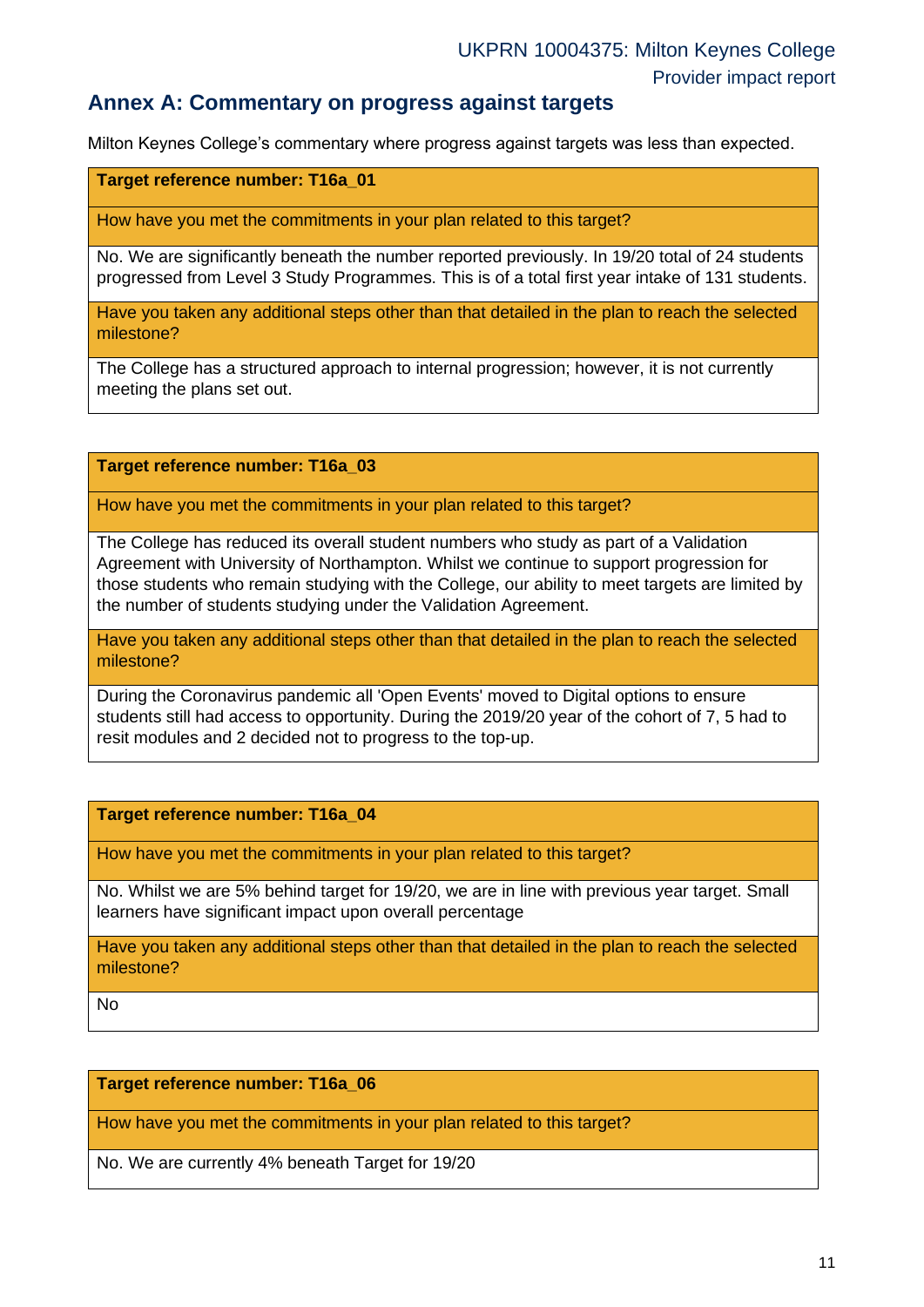#### Provider impact report

Have you taken any additional steps other than that detailed in the plan to reach the selected milestone?

HE Retention now features as part of Academic Board updates for specific areas. APP Targets to be shared as part of this process to ensure organisation-wide support and challenge.

#### **Target reference number: T16a\_07**

How have you met the commitments in your plan related to this target?

No. We are currently 7% beneath Target for 19/20

Have you taken any additional steps other than that detailed in the plan to reach the selected milestone?

HE Retention now features as part of Academic Board updates for specific areas. APP Targets to be shared as part of this process to ensure organisation-wide support and challenge.

**Target reference number: T16a\_08**

How have you met the commitments in your plan related to this target?

No. We are currently 16% beneath Target for 19/20

Have you taken any additional steps other than that detailed in the plan to reach the selected milestone?

Not beyond that detailled in the plan.

#### **Target reference number: T16a\_09**

How have you met the commitments in your plan related to this target?

No. The college remains broadly in-line with baseline data and ~13% beneath target.

Have you taken any additional steps other than that detailed in the plan to reach the selected milestone?

Investment has been made into specialist furniture to support those who require it. For example, tables and benches that are height adjustable.

#### **Target reference number: T16a\_10**

How have you met the commitments in your plan related to this target?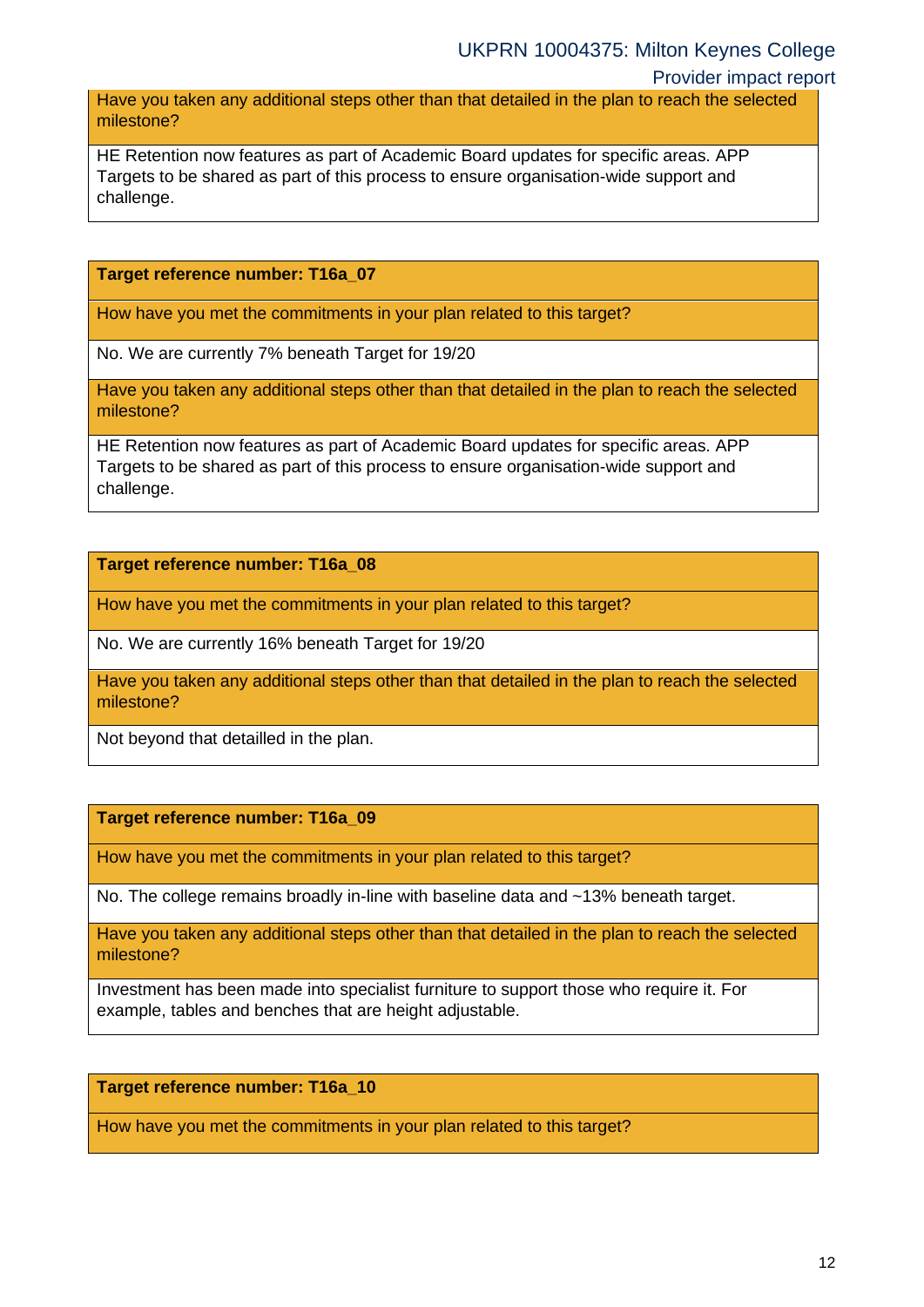### Provider impact report

No. Whilst the College has protocols in place to means test students to offer bursaries, this activity is not targeted and is on the basis of students applying directly. Structural systems required to identify individuals and target interventions.

Have you taken any additional steps other than that detailed in the plan to reach the selected milestone?

We have promoted additional Bursary Funds available to all students groups. The Coronavirus pandemic has meant that we have had an increasing numbers of individuals requiring additional support.

**Target reference number: T16a\_11**

How have you met the commitments in your plan related to this target?

No recorded carers to report.

Have you taken any additional steps other than that detailed in the plan to reach the selected milestone?

No. N/A

#### **Target reference number: T16a\_13**

How have you met the commitments in your plan related to this target?

No learners in the 19/20 academic year shared Ethicity as Ethicity Code 33 (Gypsy/ Traveller)

Have you taken any additional steps other than that detailed in the plan to reach the selected milestone?

No, and it is apparent that additional work is required in this area if we are to meet the target

**Target reference number: T16a\_14**

How have you met the commitments in your plan related to this target?

No. Only 1 HE student flagged as a Care Leaver, and they withdrew.

Have you taken any additional steps other than that detailed in the plan to reach the selected milestone?

No, and it is apparent that additional work is required in this area if we are to meet the target

#### **Target reference number: T16a\_15**

How have you met the commitments in your plan related to this target?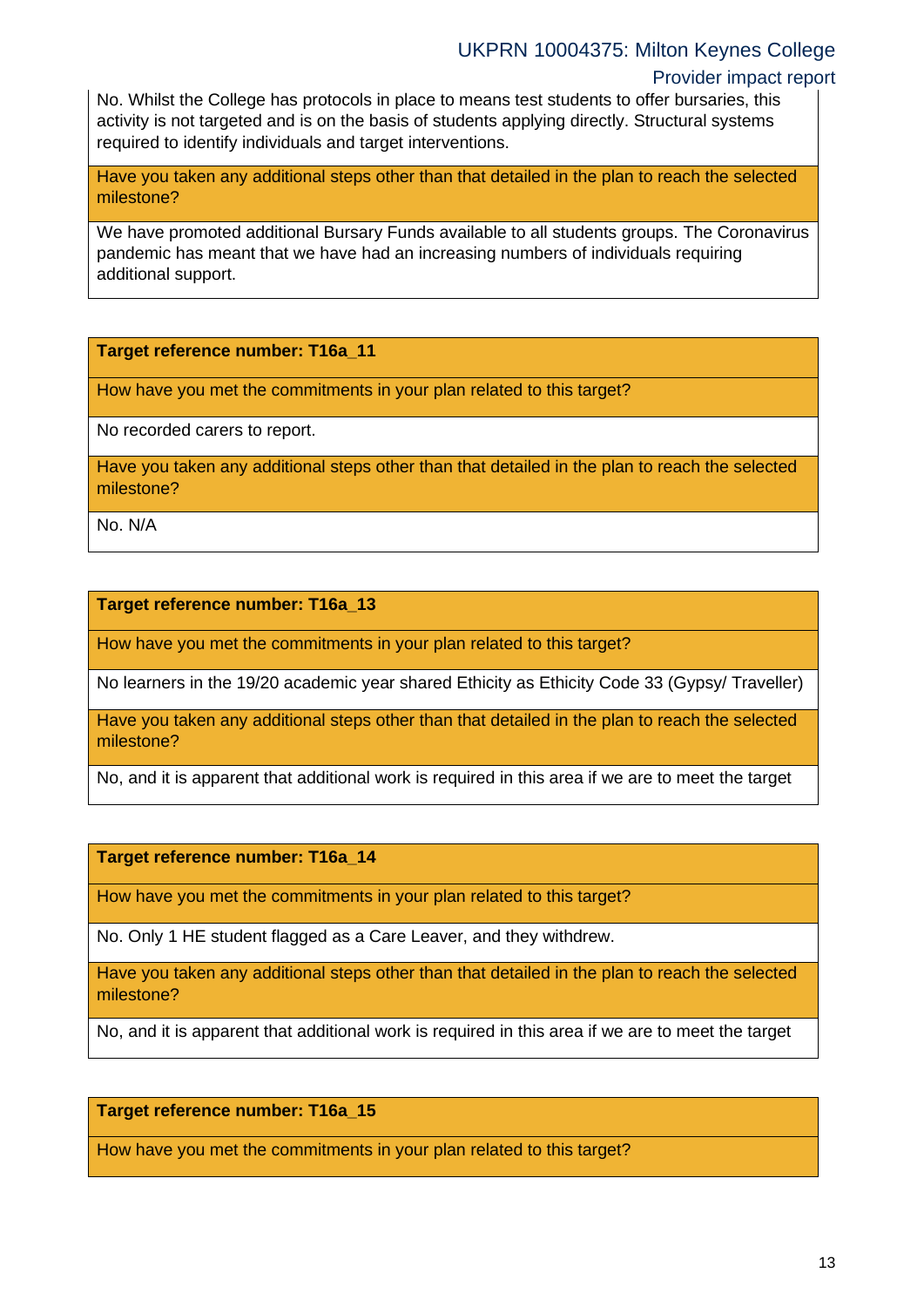### Provider impact report

No. We have insufficiently targeted intervention towards this group and/ or are we successfully capturing information to enable the monitoring of progress.

Have you taken any additional steps other than that detailed in the plan to reach the selected milestone?

This activity is under-developed.

#### **Target reference number: T16b\_01**

How have you met the commitments in your plan related to this target?

No; however, the nature of the Covid-19 pandemic has meant that a 'roadshow' has been unable to take place.

Have you taken any additional steps other than that detailed in the plan to reach the selected milestone?

The College has engaged with a number of Virtual Careers and Progression-type events. These have, however be,en ad hoc.